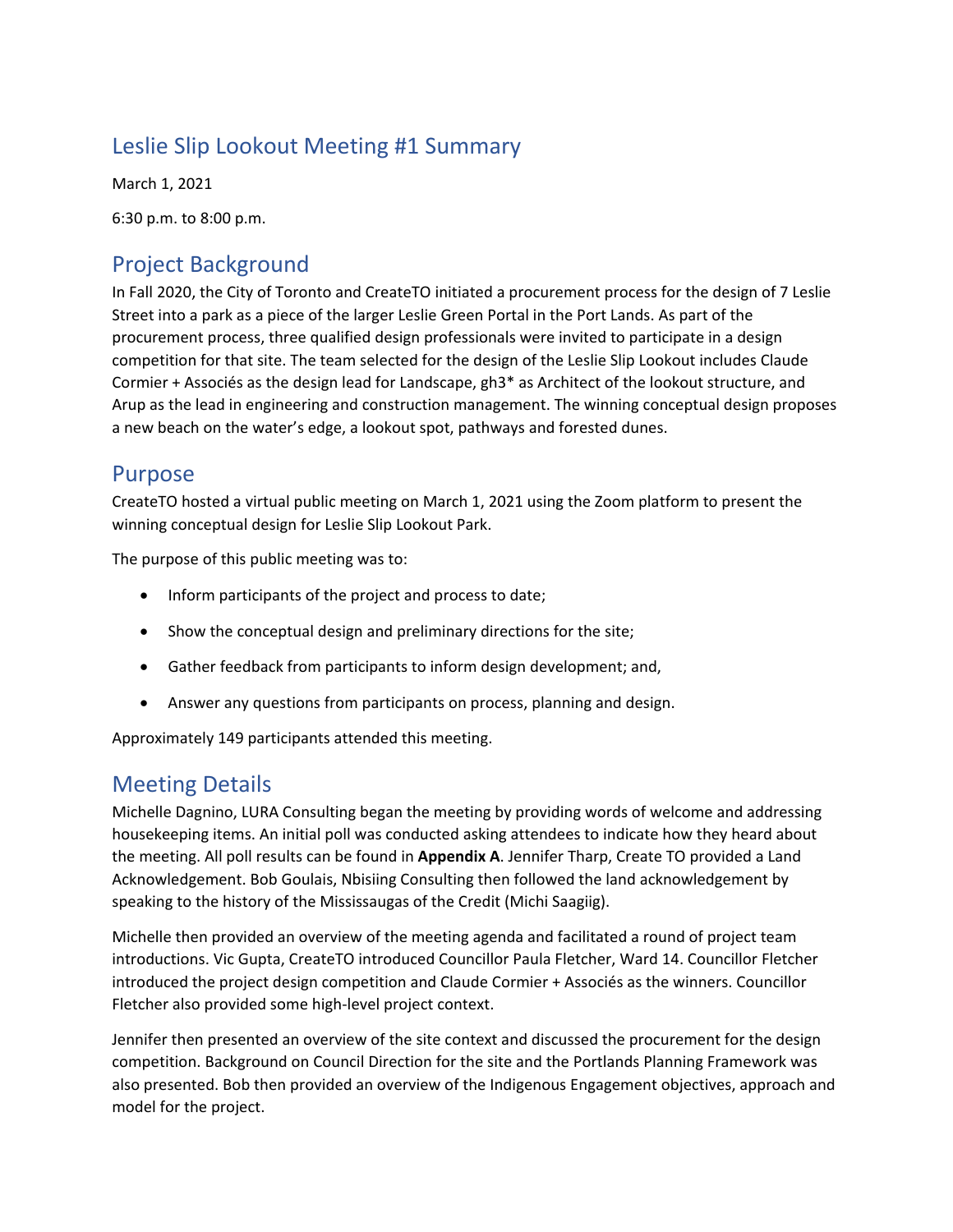The design team then presented the conceptual design. Claude Cormier, Claude Cormier + Associés narrated a video fly-though of the site. Marc Hallé presented the design in detail. The presentation included the following topics:

- Introduction of the design team
- Overview of the site location and surrounding industrial landscape
- Preliminary design directions

Participants were also given the opportunity to participate in two additional poll questions during the presentation of the conceptual design.

Jennifer presented the next steps in the design and construction processes. Bob provided a summary of next steps for Indigenous engagement. Michelle concluded the presentation by reminding participants about how they can provide feedback on the design as the process moves forward.

## Q&A Summary

Following the presentation, meeting attendees were given the opportunity to ask questions or provide comments. The following is a non-verbatim summary of the discussion. Questions are marked with a 'Q', answers with an 'A' and comments with a 'C'.

- **C: I do not like Sugar Beach or HTO Park. I will not bike to manicured parks. Please keep the park more in-keeping with the naturalized areas of the Spit. I am not very thrilled about the design.**
- **C: This park is going to be a bicycle stop-over for people going to the Spit. There needs to be a lot of bike parking. There is nowhere to park a car at the Spit, so there will be many cyclists travelling through the area.**
- **C: Consider designing the gear feature as a bookable campfire site.**
- **Q: I am concerned about the traffic to Tommy Thompson Park, specifically relating to wildlife areas and the bird sanctuary on the Spit. Will there be any care taken about the sanctuary during construction and afterwards?**
- **A:** Over the course of the few next months, as the project team develop plans for construction, we will keep in close contact with stakeholders and City to look at construction management plans and vehicular access. The traffic issue is something we will need to me mindful of.

#### **Q: I am concerned about no roof on the lookout structure. Who is going to maintain it so it can be used year-round?**

**A:** The Parks, Forestry and Recreation department at the City would be taking over the operations of the park. The design team will be working with the City to determine the best design by maintenance for the structure. In wintertime, they do have reduced operations. The project team will be working with the City to make sure it is maintainable in the winter months. Snowmelt options in the design may be considered.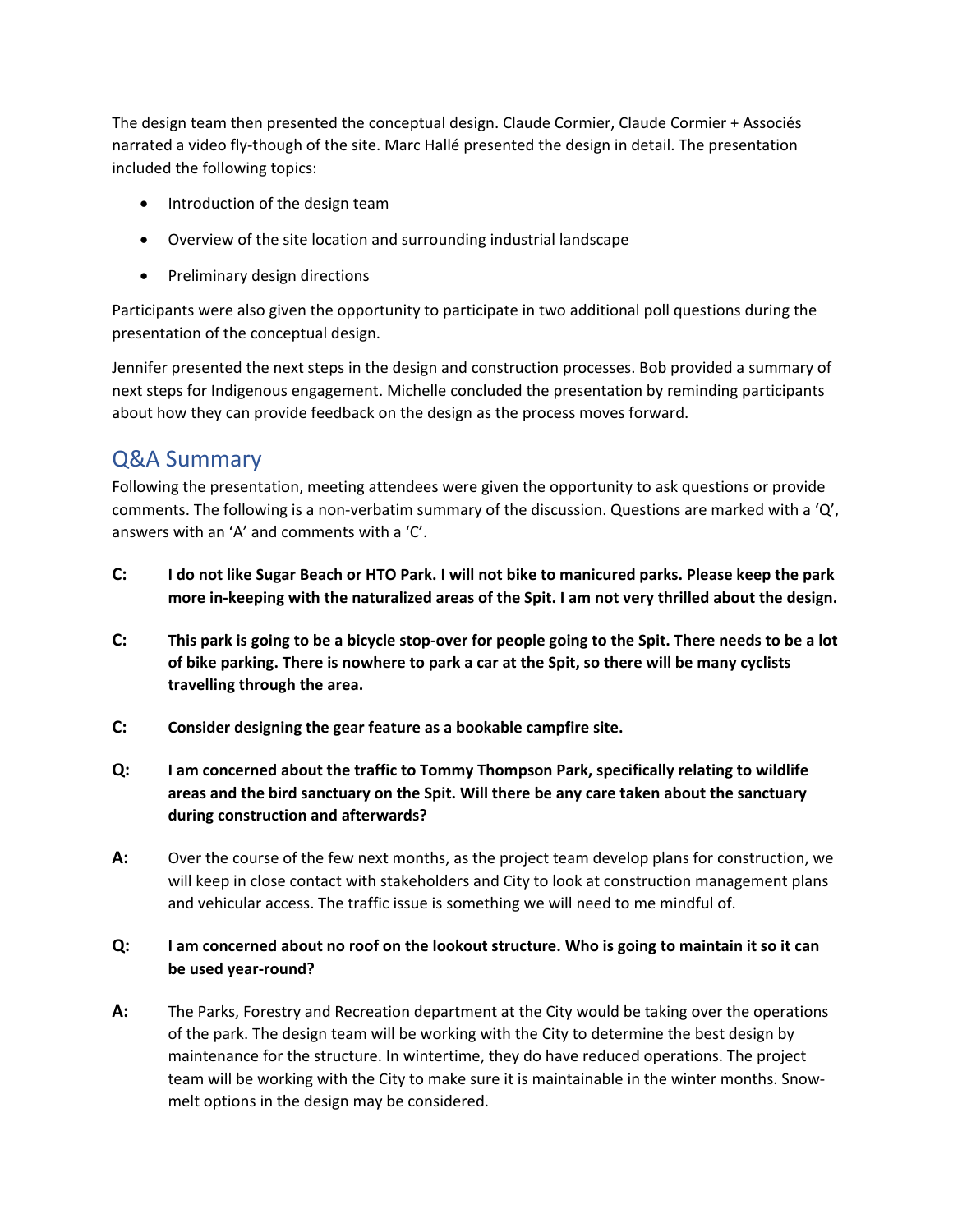#### **Q: Will there be water fountains for people and dogs?**

**A:** Yes.

#### **Q: Is there any way that you can mitigate pollutants from the adjacent industrial uses with the park design?**

- **A:** Mitigation of pollutants is part of a bigger vision for this park design. An ecologist will be working with the project team to ensure the healthiest situation possible. The project team is also looking at identification of plant species to mitigate the effects of the industrial uses. When the Port Lands Planning Framework was developed, there was a lot of stakeholder consultation and investigation into whether a park would work in this area. Noise, air quality and odor studies were all completed as part of this process. Going forward, the project team is looking at these studies to see how pollutants can be mitigated.
- **C: Everything looks great, I think this is going to be a great park.**
- **Q: I would like to see the use of more reclaimed materials reflecting the industrial landscape in the design. Is it possible to incorporate this?**
- **A:** We are starting to explore this as we move forward with the early stages of the design.
- **Q: Are you able to include more indigenous plants and trees in the design?**
- **A:** We will be looking into this as we begin looking at plantings and afforestation in more detail going forward.
- **Q: Traffic on the streets in the area can be very dense. How will you deal with the traffic?**
- **A:** This question was recognized, but a direct response was not provided in the meeting.
- **C: Parents want to have access to a water feature, so kids can play in both water and the sand.**
- **C: I think a splash pad is great idea for the park. Think about barriers along the water's edge to prevent people from falling in or swimming in the water in the ship channel. There is going to be a need for washrooms. There is a lot of wildlife that migrates from the Spit into the city. Garbage in this park is a concern, as it will attract wildlife. Having a roof on the lookout will not discourage people from using the space as refuge.**

#### **Q: Is there a plan to transplant mature trees?**

**A:** When a larger tree is transplanted, it can take a long time to get established. Oftentimes, planting smaller trees will result in healthier trees because of the time it takes for the larger tree to get established. The trees that are part of the main park that are planned to be planted, will be around 80mm (8cm) in diameter. For the naturalization area, we are looking at planting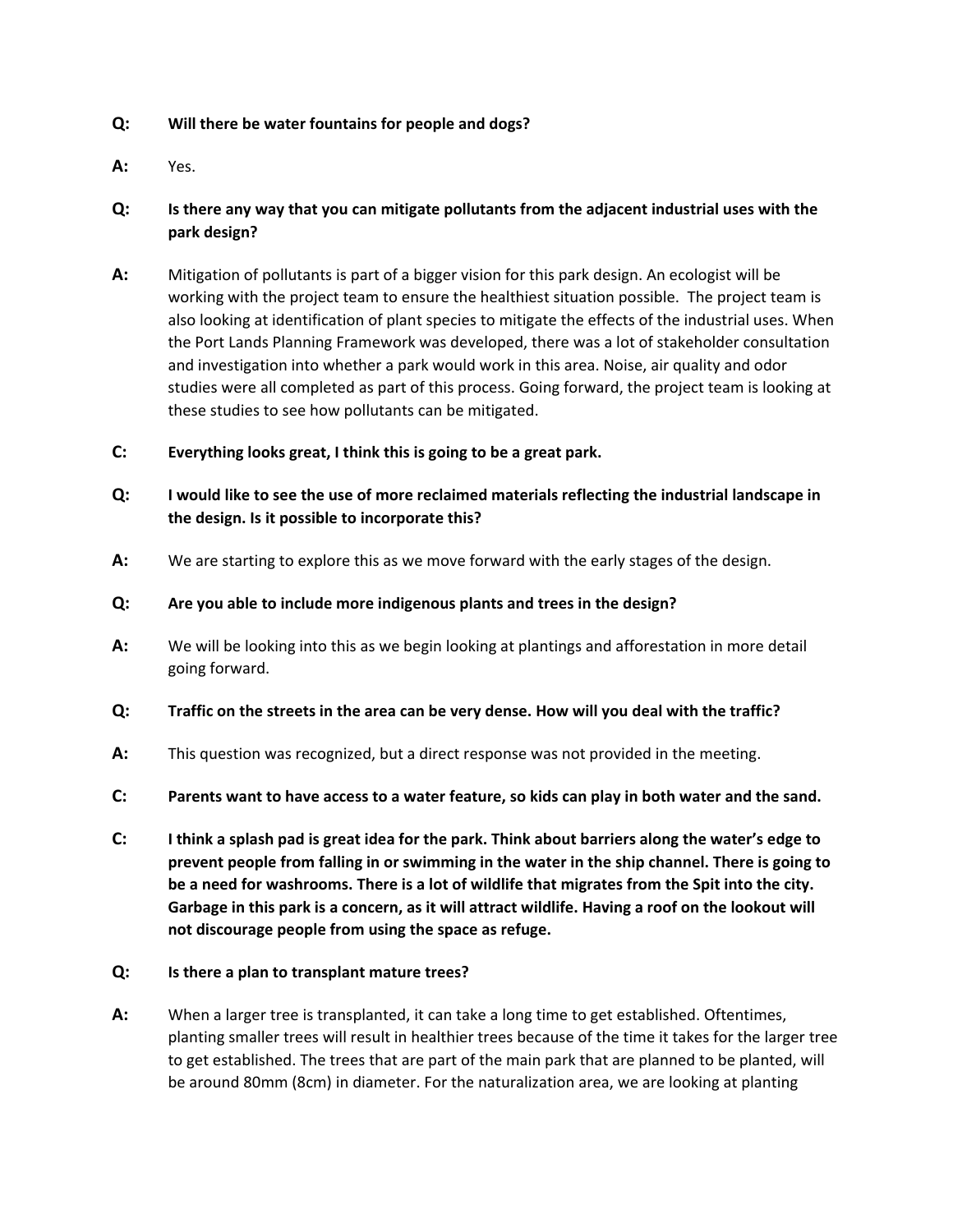smaller trees. It will likely take 5-7 years for these trees to grow enough to cast large areas of shade.

- **C: I am glad to hear that this proposal is not going to take over Tommy Thompson Park. I am concerned about future development in the area. I like that there are Indigenous values as a part of this process. I am however concerned about these values not being implemented overall during the development protocols.**
- **C: The use of native trees is this park is preferable in this area.**
- **Q: This patch of land will inevitably attract bird species and migratory bird species. Is there a planning framework that speaks to connecting greenspaces in these areas and allowing for migratory corridors?**
- **A:** There is no defined framework for decision making, relating specifically to the planting plan. The Project team will be speaking with the Toronto Region Conservation Authority as well as with Parks, Forestry and Recreation who can provide background resources for migratory birds and direction on appropriate planting species. Through the Indigenous engagement, there could be some focused discussion on planting species.

### Next Steps

The project team will continue to refine the winning design, incorporating feedback received through this meeting, the online feedback form and emails. A follow-up public meeting will be scheduled in Q2 2021 to present the refined design and gather input.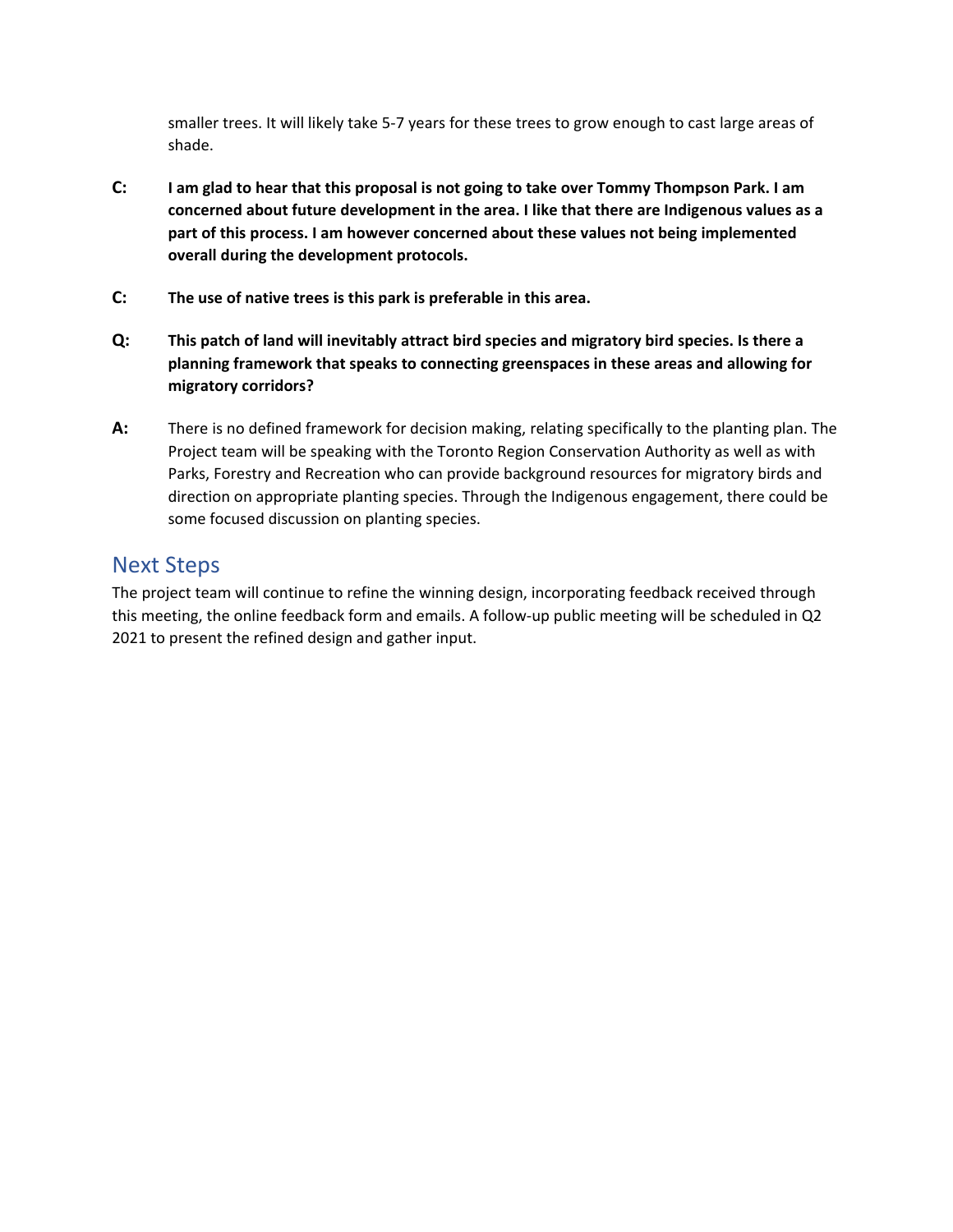# Appendix A: Poll Results

Throughout the presentation, participants were given the opportunity to participate in three Zoom polls relating to how they heard about the meeting, activities and design features. The results of the poll are included below.

First participants were asked how they found out about the public meeting. According to Figure 1, the majority of participants heard about the meeting through email (35%), newsletter (30%) and social media (21%).



Figure 1: Results for *Poll 1: How did you find out about the public meeting?* n=97

Next, participants were asked to indicate what activities they could see themselves doing in the park. Participants were allowed to select multiple answers. Sitting/ Relaxing (72%) was the top choice, followed by Sunset Watching (68%) and Watching the Boats in the Ship Channel (63%).